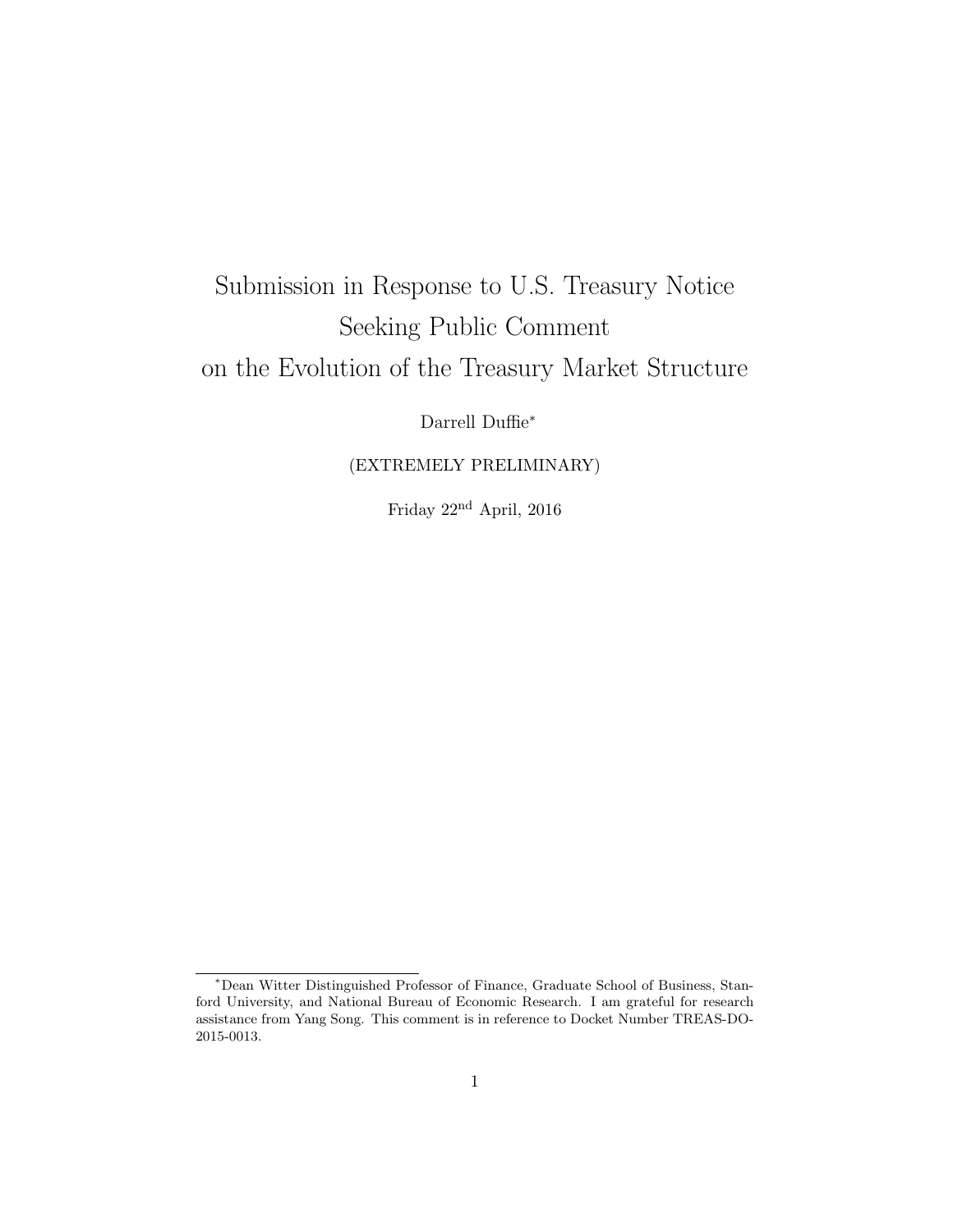I am grateful to be permitted to submit this response. I will address only a narrow set of issues related to the liquidity of secondary markets for treasuries.

Secondary treasury market efficiency has been of increasing concern to me over the past decade, and especially over the past five years. I believe changes in market performance are due to a number of factors, among which the two most important are the following.

- 1. All-to-all electronic trade platforms have significantly disintermediated large dealers and are a venue for competition for order flow by principal trading firms  $(PTFs).<sup>1</sup>$  $(PTFs).<sup>1</sup>$  $(PTFs).<sup>1</sup>$  Among PTFs, high-frequency trading  $(HFT)$ is a dominant trading approach. PTFs are active liquidity suppliers for small trades, but are not equipped with the capital or expertise to provide immediacy for large block trades. As a result, in order to avoid costly price impacts, large trade interests are optimally fed into the market in small pieces over time, often with attendant delay costs. Mitigants include workup sessions.<sup>[2](#page-1-1)</sup> Significant growth in the volume of benchmark notes traded on one of these platforms, BrokerTec, was evident in advance of post-crisis financial regulations, shown in Figure 1.
- 2. Basel III capital requirements, while improving financial stability, have somewhat discouraged large bank-affiliated dealers from holding large market-making positions in cash treasuries, treasury repos, and related rates-trading products. Matched-book treasury repo intermediation is particularly impaired by the Supplementary Leverage Ratio (SLR). I will later elaborate on this point.

<span id="page-1-0"></span><sup>&</sup>lt;sup>1</sup>See Kevin McPartland, U.S. Treasury Trading: The Intersection of Liquidity Makers and Takers," Greenwich Associates, October 2015.

<span id="page-1-1"></span><sup>2</sup>See "Size Discovery," by Darrell Duffie, D., and Haoxiang Zhu, Working paper, Stanford University, April, 2016; Fleming, M., and G. Nguyen, "Order Flow Segmentation and the Role of Dark Trading in the Price Discovery of U.S. Treasury Securities," Working paper, Federal Reserve Bank of New York, 2015; and Fleming, M., E. Schaumburg, and R. Yang "The Evolution of Workups in the U.S. Treasury Securities Market," Liberty Street Economics, Federal Reserve Bank of New York, 2015.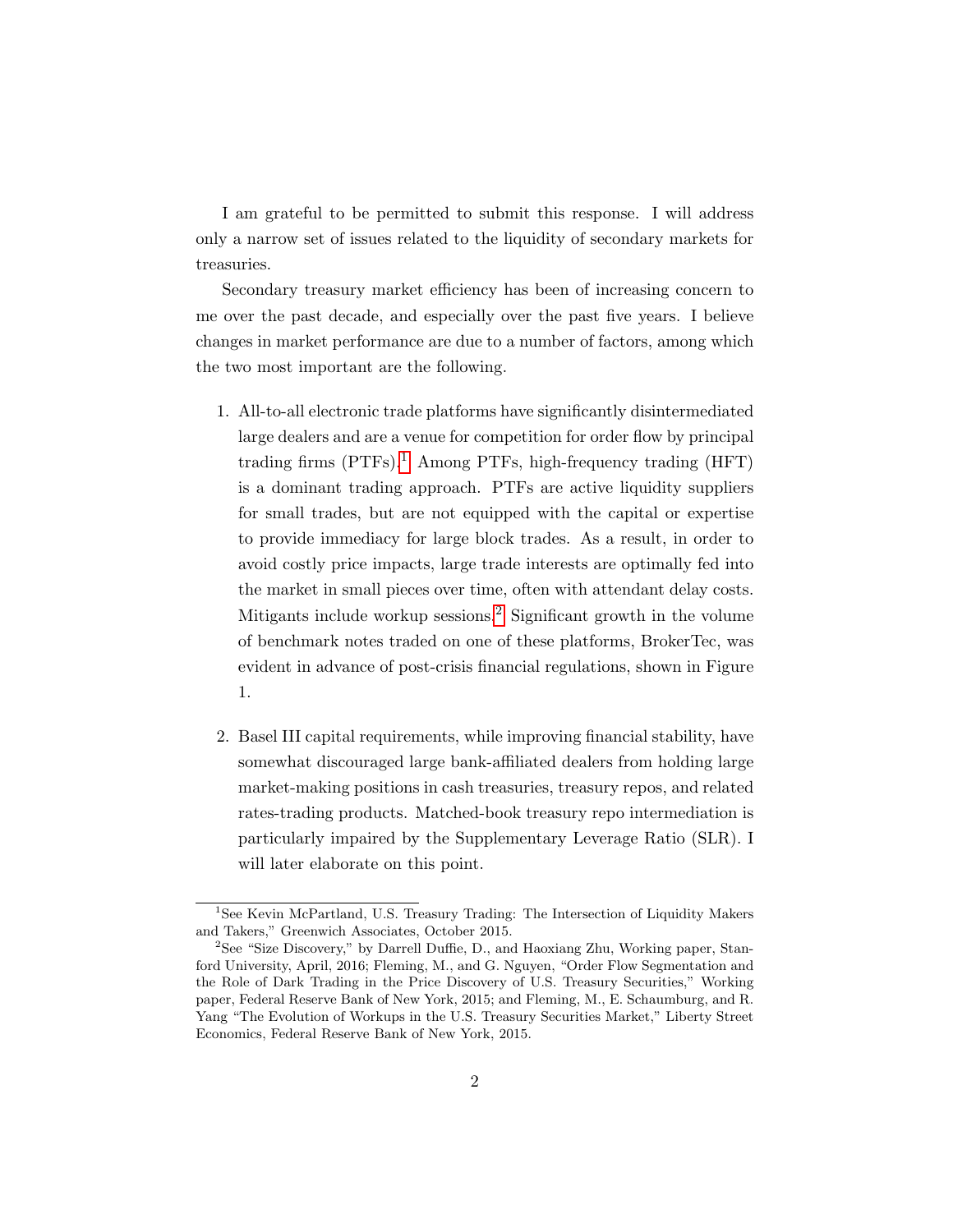

Source: Fleming (2014) (BrokerTec data)

Figure 1: Emergence of all-to-all treasuries trade platforms evidences significant disintermediation of dealers well before the onset of post-crisis regulation.

The first of the above two factors is a partial remedy for the second. If large dealers are not making markets as robustly, in part due to new capital regulations, it is beneficial that are others are supplying more liquidity and that there are active all-to-all trading venues. Market liquidity and lower trading costs are generally assisted by all-to-all competition on electronic central-limit-order-book trading venues. Indeed, it would be helpful to bring more buyside firms onto treasury securities trading platforms.

However, the liquidity of markets is not one-dimensional. While some aspects of liquidity have not been harmed, others have suffered. Any losses in market efficiency caused by capital regulations have undoubtedly been exceeded by the associated benefits of improved financial market stability.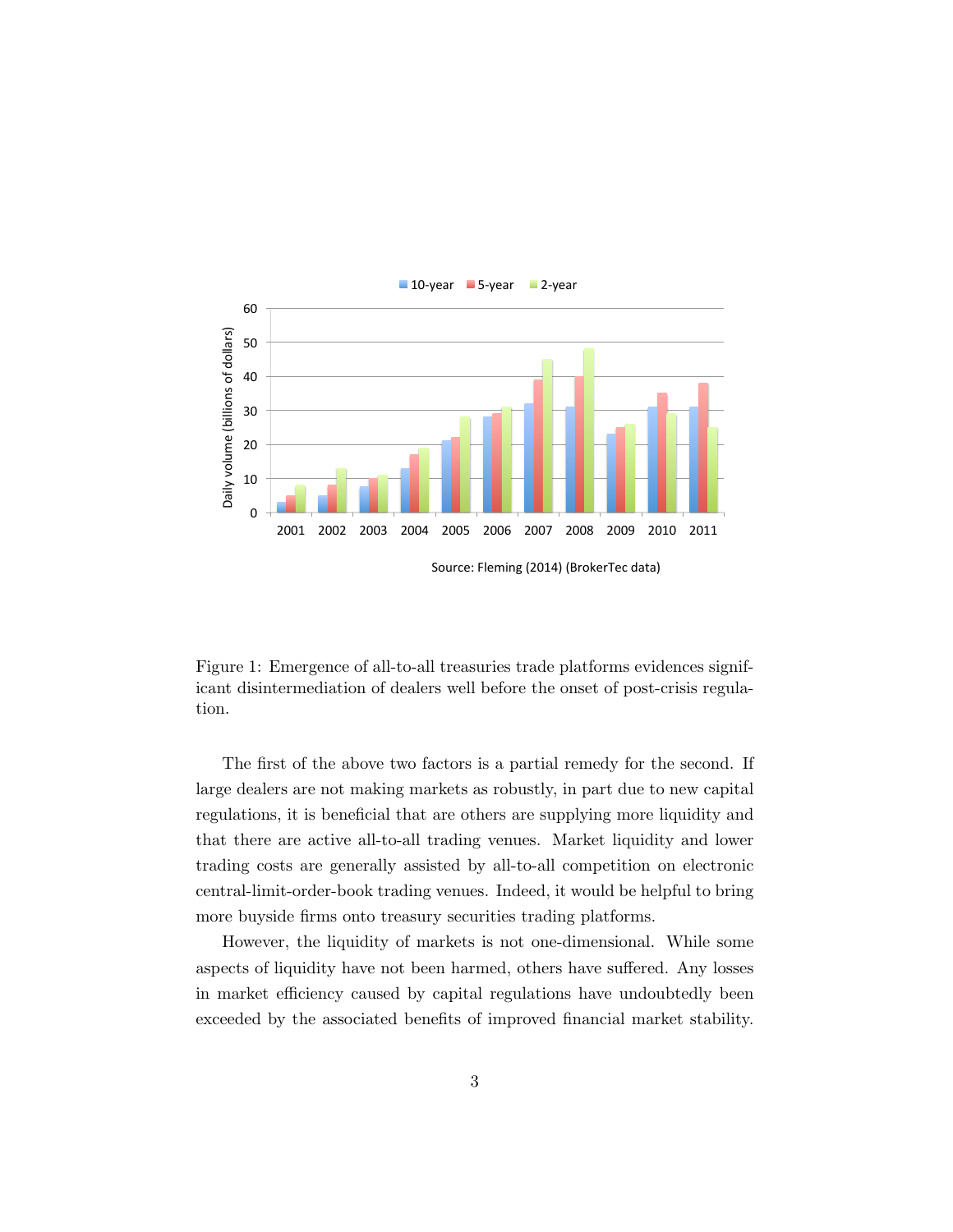

Source: Adrian, Fleming, Stackman, and Vogt (2015) (BrokerTec data)

Figure 2: Source: "Has U.S. Treasury Market Liquidity Deteriorated?" Tobias Adrian, Michael Fleming, Daniel Stackman, and Erik Vogt, Liberty Street Economics, Federal Reserve Bank of New York, August, 2015.

I am not concerned that financial stability has been given too much weight in this tradeoff. It is nevertheless valuable to diagnose any deterioration in market liquidity in order to better address it, if possible.

Among many other relevant factors are post-financial-crisis regulations (beyond Basel III) and the Large Scale Asset Purchase program of the Federal Reserve. Overall, however, I believe that the first two enumerated factors dominate what we have been seeing. Bid-ask spreads are relatively stable, as shown in Figure 2, whereas the largest trade sizes and total turnover (trade volume divided by outstanding) have decreased, as shown in Figures 3 and 4. The reduction in turnover is only mildly related to the quantity of securities "trapped" in the Fed's portfolio.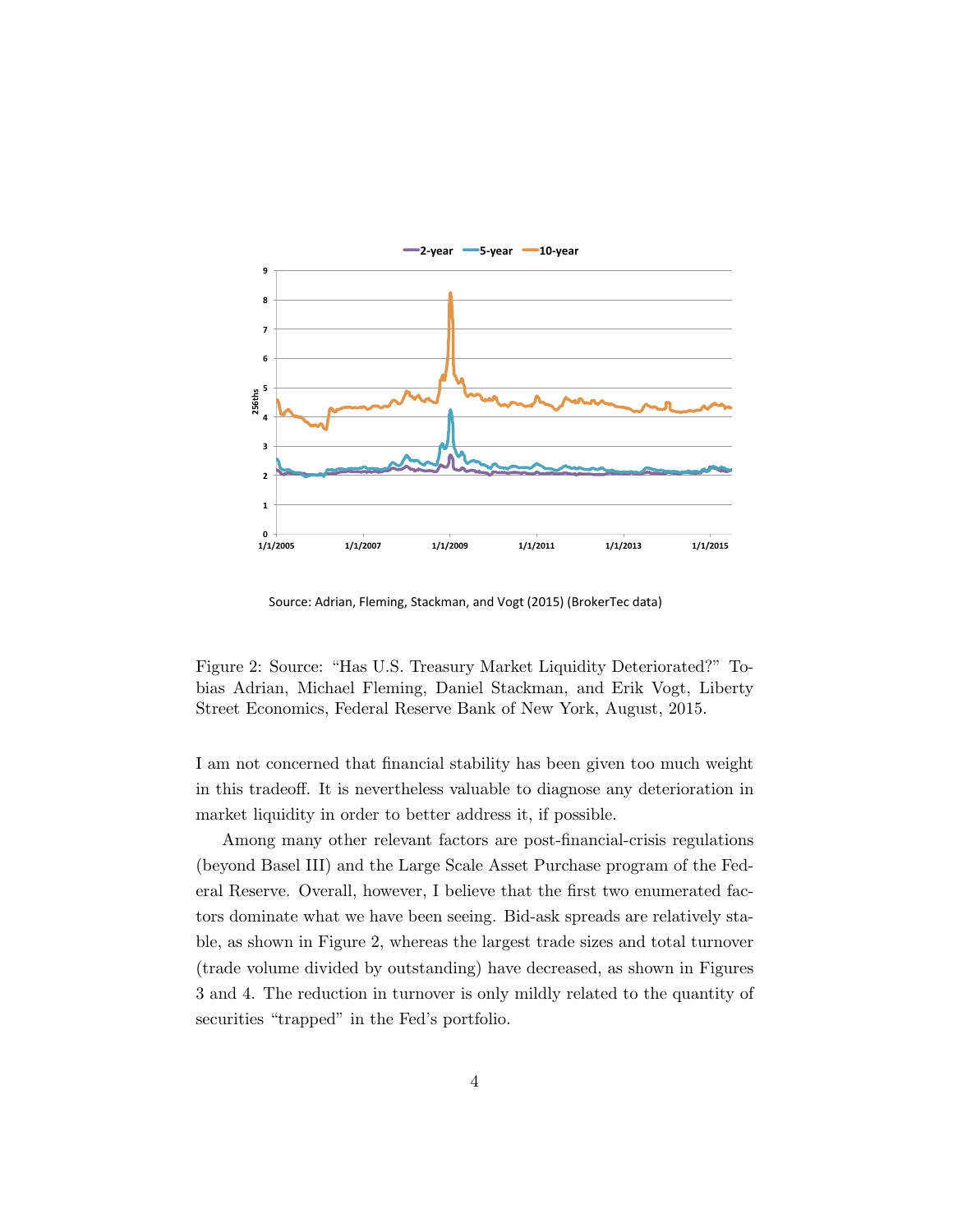

Source: Adrian, Fleming, Stackman, and Vogt (2015) (BrokerTec data)

Figure 3: Source: "Has U.S. Treasury Market Liquidity Deteriorated?" Tobias Adrian, Michael Fleming, Daniel Stackman, and Erik Vogt, Liberty Street Economics, Federal Reserve Bank of New York, August, 2015.

Some "air pockets" in market liquidity have been in evidence, for example[3](#page-4-0) with the "flash rally" of October 15, 2014, and in response to various communications of monetary policy by the Federal Reserve.

Delivery failures are high<sup>[4](#page-4-1)</sup> due to many causes that are difficult to disentangle, but which must surely include reduced dealer market-making inventories. I recommend a moderate increase in the delivery failure penalty, to

<span id="page-4-0"></span><sup>3</sup> See the "Joint Staff Report: The U.S. Treasury Market on October 15, 2014," U.S. Department of the Treasury, Board of Governors of the Federal Reserve System, Federal Reserve Bank of New York, U.S. Securities and Exchange Commission, U.S. Commodity Futures Trading Commission, Washington D.C., July 13, 2015.

<span id="page-4-1"></span><sup>&</sup>lt;sup>4</sup> See, for recent evidence, "What's Behind the March Spike in Treasury Fails?," by Michael Fleming and Frank Keane, Liberty Street Economics, Federal Reserve Bank of New York, April 18, 2016.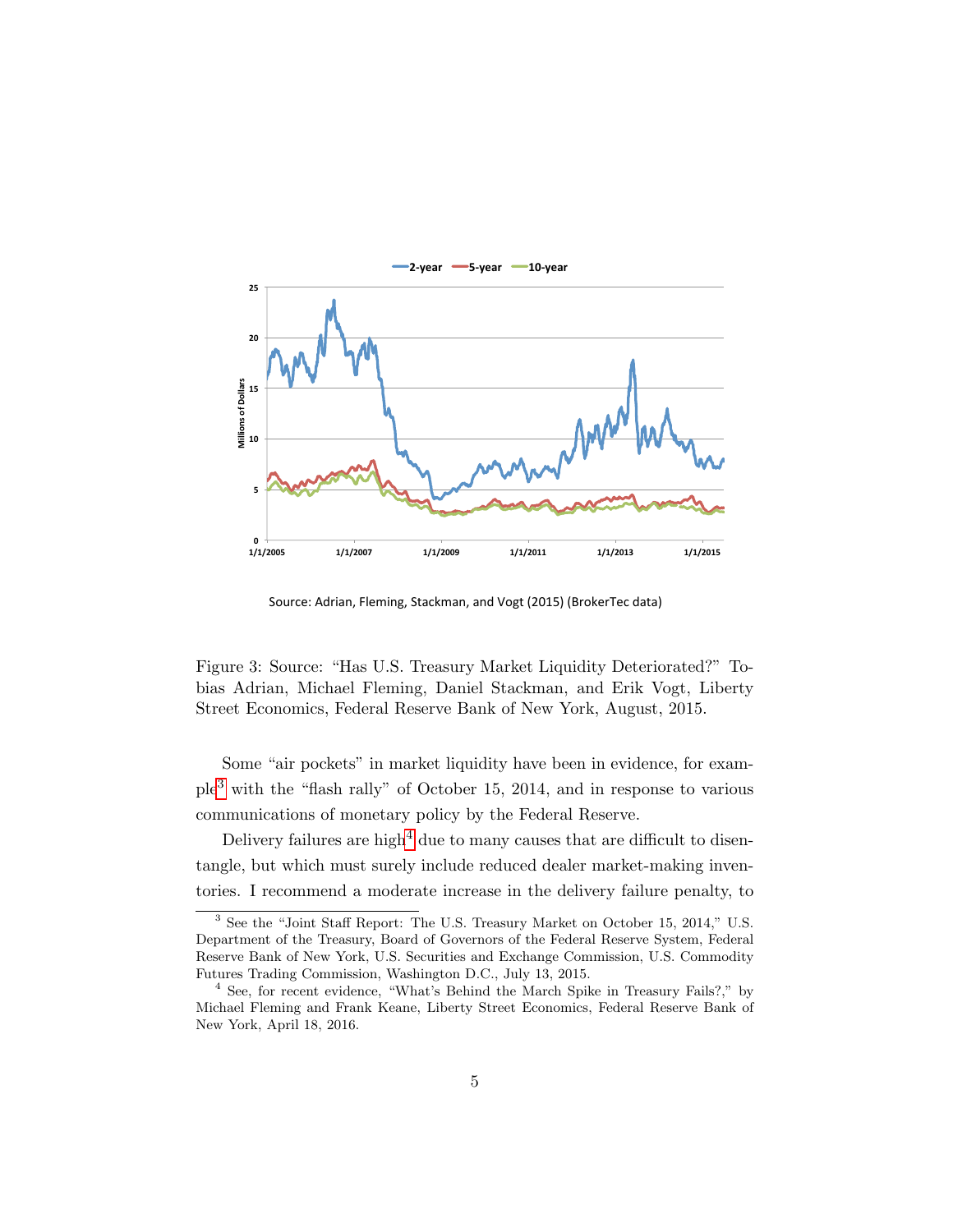

Figure 4: Total annual trade volume normalized by the total outstanding supply of treasuries. Data source: SIFMA.

a level that could perhaps be found through experimentation. The optimal level of delivery failures is not zero. The option to fail expands the virtual supply of securities available to the market. Extreme penalties would cause extreme aversion on the part of those offering to deliver securities without an ironclad "locate."

## Cost of dealer balance sheet space

The amount of liquidity offered to bond markets, in general, by large bank-affiliated dealers is markedly reduced.<sup>[5](#page-5-0)</sup> Large banks are stocking much smaller market-making inventories. Balance sheet space is treated like expensive real estate, available only to positions that can afford to pay rental fees that are now much higher.

<span id="page-5-0"></span><sup>&</sup>lt;sup>5</sup>Here, I am repeating some of the arguments in my blog posting: "Why are Big Banks" Supplying Less Liquidity to Bond Markets?" Forbes, March 11, 2016.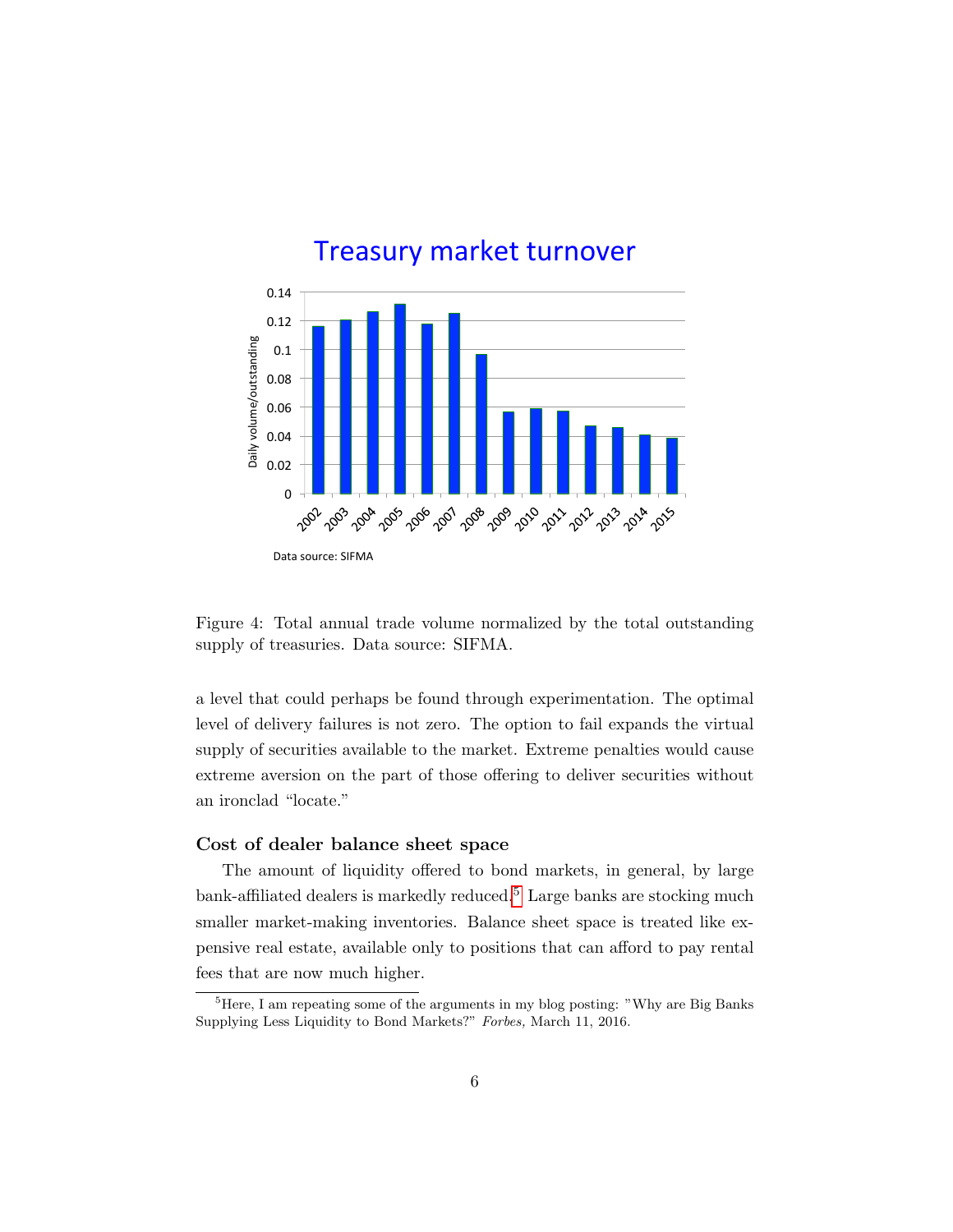The "rent" for the balance sheet space associated with a given trade is the cost to bank shareholders when bringing the trade onto the banks balance sheet, above and beyond the mark-to-market profit on the trade. The main source of this cost is debt overhang."[6](#page-6-0) When a bank finances the purchase of an asset, it effectively transfers some of the value of the asset to its legacy creditors, who now have more backing for their debt claims. Similarly, when a bank issues equity in order to meet a higher regulatory capital requirement for a new position, thus making its balance sheet safer, creditors benefit from a transfer of wealth through the increased safety of their claim. For a trade to be viable, its mark-to-market profit must exceed the associated wealth transfer to creditors. Debt overhang is smaller for more highly capitalized banks, giving them an important advantage in competing for trades.

In the case of intermediation of treasury repurchase agreements, the rental fee for balance sheet space has been sharply increased by regulation. On a typical repo intermediation trade, a dealer bank lends cash (in effect) to a counterparty who secures the loan with treasuries. The treasuries received by the bank are then usually financed by the bank itself on another repo, typically at a lower financing rate. The bank profits from the difference between the two repo rates. Absent capital requirements, this repo intermediation trade is almost self-financing because the bank passes the cash from one counterparty to the other, and the treasuries in the opposite direction. If a counterparty fails, the position can be liquidated with very low risk to the bank because it is almost fully secured or over-secured by cash or safe treasuries. Aside from any needed addition to regulatory capital, this trade causes almost no net economic change in the banks balance sheet, so the economic rental fee for space on the banks balance sheet would be almost zero. (It is not literally zero because there is a small risk and there are also short time lags between inflows and outflows of cash and treasuries.)

The new Supplementary Leverage Ratio (SLR) rule has significantly changed the liquidity of the treasury repo market. For the largest U.S.

<span id="page-6-0"></span> ${}^{6}$ See Stewart C. Myers, "Determinants of Corporate Borrowing," *Journal of Financial* Economics, 1977, Volume 5, pages, 147-175.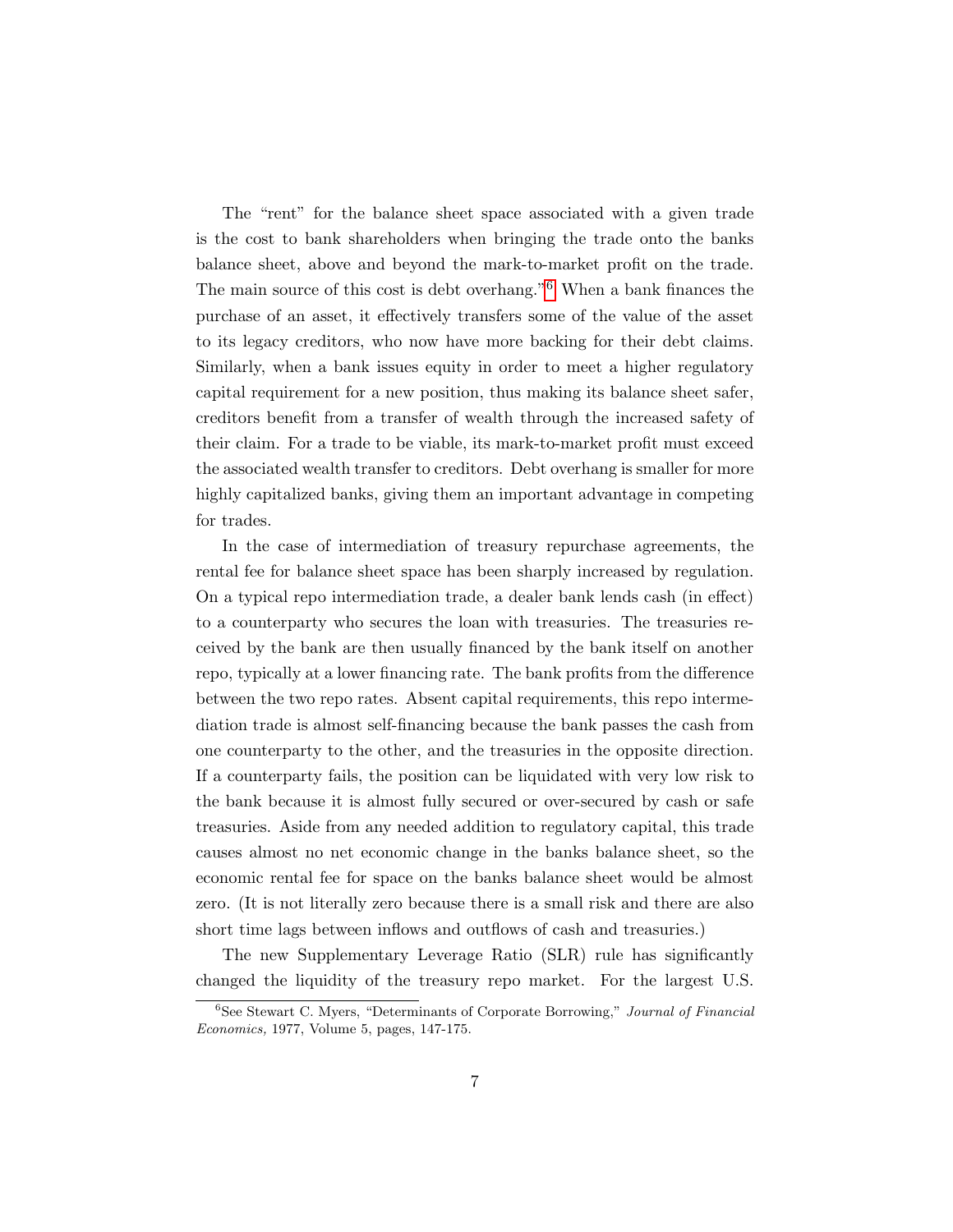

Figure 5: Average of overnight repo rate difference, GCF repo less tri-party repo, quarterly. Data sources: Bloomberg and BNY-Mellon

banks, the SLR, meant to backstop risk-adjusted capital requirements, now requires 6% capital for all assets, regardless of their risk. For a typical large dealer bank, the SLR is likely to be a binding constraint, or is viewed as potentially be a binding constraint, and therefore pushes up the banks required equity for a \$100 million repo trade by as much as for any other new position of the same gross size, for example a risky real estate loan of \$100 million. This means that a bank's required profit on a repo trade (once adjusting for maturity) must be in the vicinity of the profit on a risky loan in order for the repo trade to be viable for shareholder value maximization. That profit hurdle has become almost prohibitive for repo intermediation, so banks are providing dramatically less liquidity to the repo market. As a result, the spread between repo rates paid by non-banks and by banks has roughly tripled.

In the last quarter of 2015, the three-month treasury-secured repo rates paid by non-bank dealers became even higher than three-month unsecured borrowing rates paid by banks, a significant market distortion. Trade volume in the bank-to-non-bank dealer market for U.S. government securities repo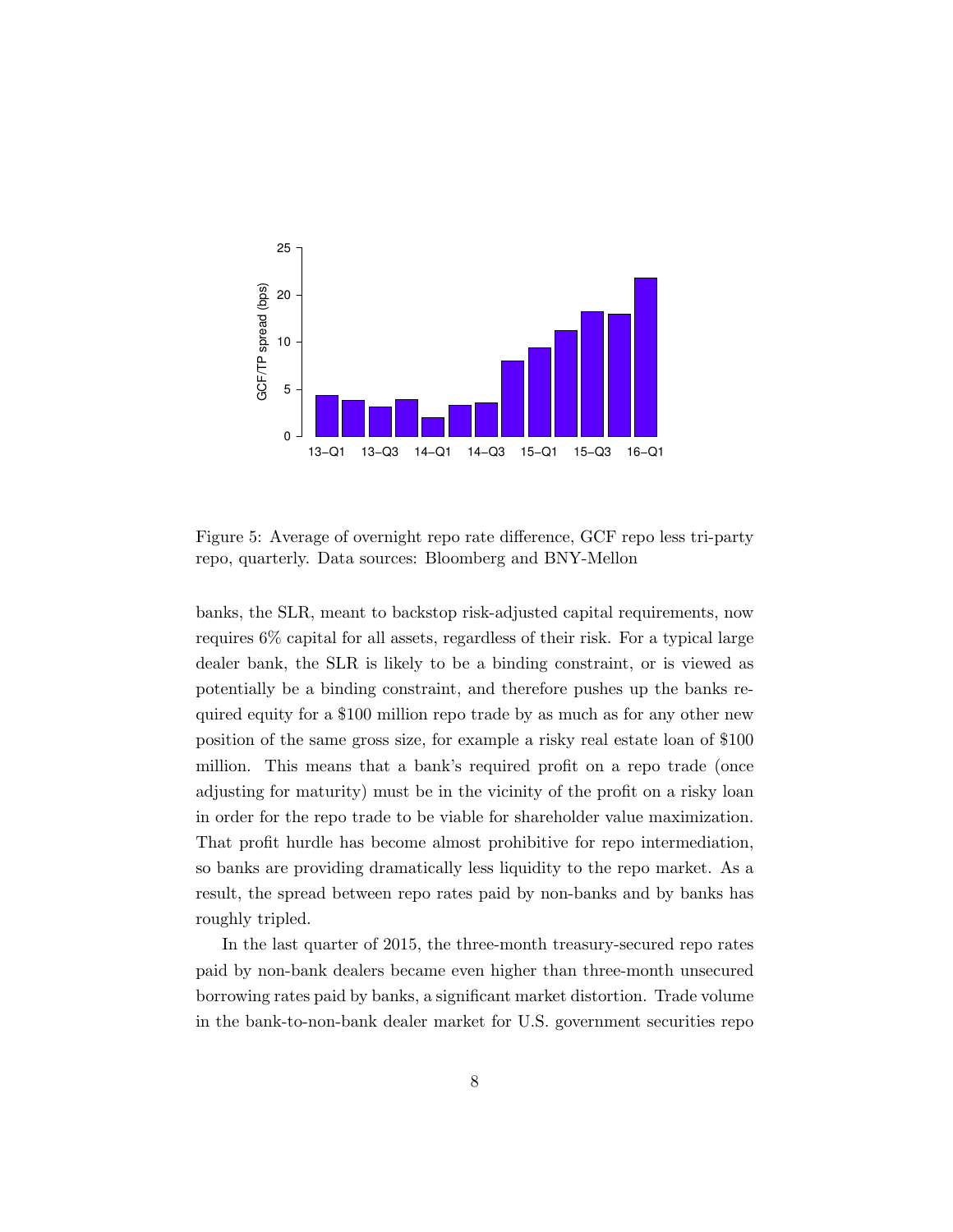has become less than half of 2012 levels.<sup>[7](#page-8-0)</sup> European repo markets have also suffered some loss in liquidity, although European banks have been subject to a less severe version of SLR than U.S. banks.<sup>[8](#page-8-1)</sup>

Recently, demands for interest-rate swap positions relative to U.S. treasury investments has driven swap spreads to extremely low levels across the maturity spectrum, as shown in Figure 5. As illustrated, medium term swap spreads became negative when 3-month GCF treasury repo rates fell below 3-month LIBOR. While the demand pressures that have lead to low or negative swap spreads are not themselves caused by treasury market illiquidity, the illiquidity of treasury repo markets is a prime suspect for the inability of arbitrage forces to drive swap spreads back toward their normal levels.

Repo market liquidity is an important ingredient in the general liquidity of bond markets, and especially cash treasury markets. Repos are used to finance bond trades, to short bonds, and to hedge interest rate risk. A natural fix would be to relax the Supplementary Leverage Ratio for extremely safe forms of government securities repo intermediation. For those who favor no change in the SLR, a counter-argument would be: Making exceptions is a slippery slope. Where would it stop? I have argued that risk-weighted capital requirements should instead be made even stronger by using more robust risk weights for some asset classes, including government bonds.

Another fix proposed for the U.S. repo market is the introduction of a market-wide repo central counterparty (CCP), which would reduce the required amount of bank balance sheet space. It has been difficult to get such a CCP started because of the significant liquidity requirements needed to treat the extreme but plausible case of clearing member failures.

<span id="page-8-0"></span><sup>7</sup>See Antoine Martin, Reform, Regulation, and Changes in the U.S. Repo Market, Federal Reserve Bank of New York, Presentation at RISK USA, October 21, 2015.

<span id="page-8-1"></span><sup>8</sup>For the situation in Europe, where the leverage-ratio rule is less severe than the rule applied in the U.S., see "Perspectives from the Eye of the Storm: The Current State and Future Evolution of the European Repo Market," International Capital Market Association, November 2015.